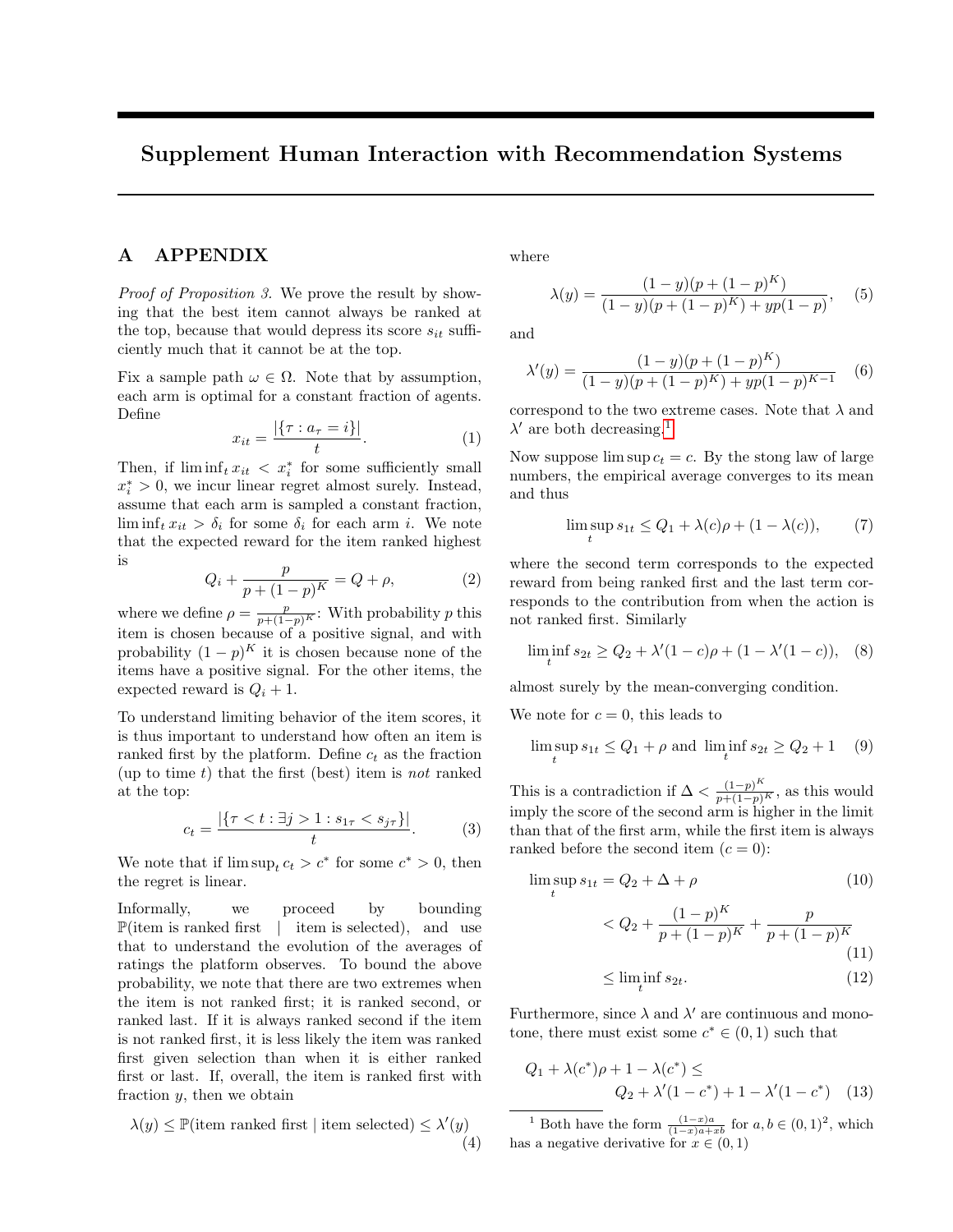almost surely. Thus, if the first item is the top ranked item fracion  $1 - c^*$  of the time, then its score is almost surely lower than the second item, which is a contradiction. This implies that  $\limsup_t c_t > c^*$  almost surely, which proves that the regret is linear.  $\Box$ 

Proof Proposition 4. To bound the regret, we look at individual arms and note that if at time t all scores  $s_{it}$ are reasonably accurate, i.e.  $|s_{it} - Q_i| < \lambda$  for all i, at such time the regret is at most  $2\lambda$ . Furthermore, if  $\lambda$  $\frac{\Delta_{\min}}{2}$ , then the regret is 0 as each agent is compelled to pick the best item for them. Finally, it is important to note that the regret at each period is at most 2.

We proceed as follows; we use concentration to bound the estimation error when we have observed enough sample values. Furthermore, we show that due to natural exploration, we have a high probability guarantee of observing samples for each item. When combined, they lead to a logarithmic regret bound.

To use a concentration bound on the estimation error, we define event

$$
A_m(i,\lambda) = \left\{ \exists s \in \{m,\dots,T\} : \frac{1}{s} \left| \sum_{j=1}^s \varepsilon_{ij} \right| > \lambda \right\}.
$$
\n(14)

That is,  $A_m(i, \lambda)$  is the bad event that after m pulls, there is some time t that the score  $s_{it}$  is off by more than  $\lambda$ .

Furthermore, we define events

$$
B_m(i, M) = \{ |S| < m : \tau \in S \iff a_\tau = i \text{ and } \tau < M \}
$$
\n
$$
(15)
$$

that indicate whether within  $M$  time steps, at least  $m$ users reported values for item i.

Using these two events, we can bound the expected regret by

$$
\mathbb{E}[\text{regret}(T)] \le \sum_{i=1}^{K} 2(\mathbb{P}(A_m(i,\lambda)) + \mathbb{P}(B_m(i,M)))T + 2M + \lambda T \mathbb{I}_{\lambda > \frac{\Delta_{\text{min}}}{2}} \quad (16)
$$

**Bounding**  $A_m$  Using the standard  $\sigma$ -sub-Gaussian concentration bound (see, for example, [Wainwright](#page-2-0)

[\[2015,](#page-2-0) Chapter 2]), we have

$$
\mathbb{P}(A_m(i,\lambda)) \le \mathbb{P}\left(\exists s \in \{m,\dots,t\} : \frac{1}{s} \left| \sum_{i=1}^s \varepsilon_i \right| > \lambda\right)
$$
\n(17)

$$
\leq \sum_{s=m}^{t} \mathbb{P}\left(\frac{1}{s} \left| \sum_{i=1}^{s} \varepsilon_{i} \right| > \lambda\right) \tag{18}
$$

$$
\leq 2\sum_{s=m}^{t} \exp\left(-\frac{s\lambda^2}{2\sigma^2}\right) \tag{19}
$$

$$
\leq 2 \int_{m}^{t+1} \exp\left(-\frac{s\lambda^2}{2\sigma^2}\right) ds \tag{20}
$$

$$
\leq \frac{4\sigma^2}{\lambda^2} \exp\left(-\frac{m\lambda^2}{2\sigma^2}\right) \tag{21}
$$

Now set

$$
m = \frac{2\sigma^2(\log(T) - \log(\lambda))}{\lambda^2},\tag{22}
$$

and obtain

$$
\mathbb{P}(A_m(i,\lambda)) \le \frac{4\sigma^2}{\lambda^2} \exp\left(-\frac{m\lambda^2}{2\sigma^2}\right) = \frac{4\sigma^2}{\lambda T} \qquad (23)
$$

**Bounding**  $B_m$  From the above, we know that the estimation error concentrates well after observing m selections. Now we show that with high probability, it does not take too long to wait for m selections.

First note that the probability of selection of any item at any time t is at least  $2^{1-K}\gamma$ . This follows from the conditions imposed on  $F_i$ . For  $M > m$ , we note that the probability that we have not observed  $m$  selections is lower bounded by a Binomial random variable  $Z \sim B(M, 2^{1-K}\gamma)$  since preferences are independent between agents. Consider

$$
M = \frac{2\alpha m}{2^{1-K}\gamma} = \frac{4\alpha\sigma^2(\log(T) - \log(\lambda))}{\lambda^2 2^{1-K}\gamma}
$$
 (24)

where  $\alpha = \max(1, 2\lambda^2/\sigma^2)$ .

First we note that in this case,  $\mathbb{E}(Z) = 2\alpha m > 2m$ and thus

$$
\mathbb{P}(B_m) \le \mathbb{P}\left(Z \le \frac{1}{2}\mathbb{E}(Z)\right) \tag{25}
$$

$$
\leq \exp\left(-\frac{\mathbb{E}(Z)}{8}\right) \tag{26}
$$

$$
\leq \exp\left(-\frac{\alpha \sigma^2 (\log(T) - \log(\lambda))}{2\lambda^2}\right) \tag{27}
$$

$$
\leq \frac{\lambda}{T} \tag{28}
$$

<span id="page-1-0"></span>where third inequality is a standard Chernoff bound and the second to last step follows from the condition on  $\alpha$ .